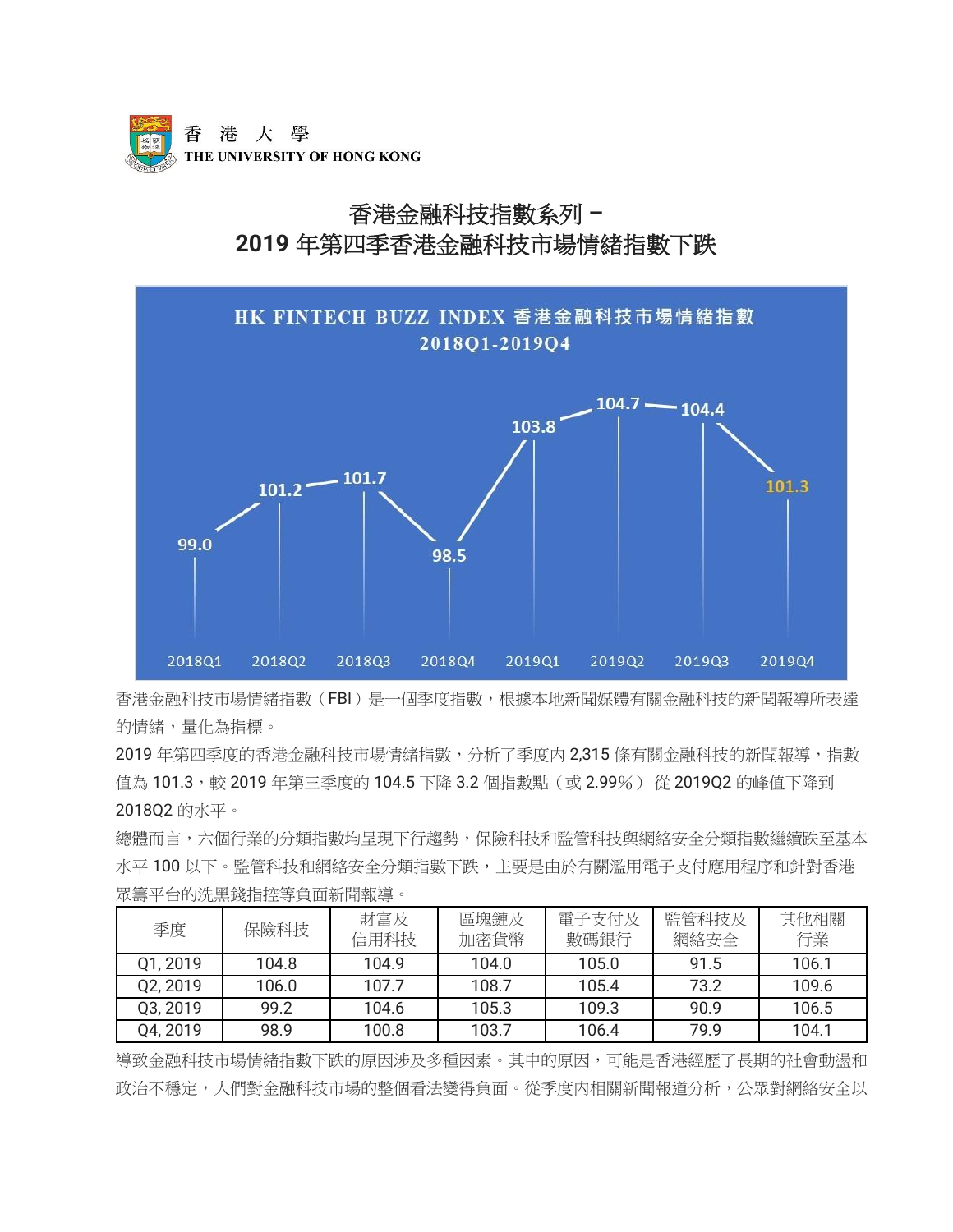及新推出的虛擬銀行相關的潛在風險的關注與日俱增。

## 關於香港大學金融科技指數系列計劃

香港大學(港大)金融科技指數系列計劃推出香港金融科技發展指數 (FGI)和香港金融科技市場情緒指 數 (FBI)以量度本地媒體報導對本地金融科技公司的前景以及該行業的總體看法。 它是香港首個提供有 關該行業發展指數的指標,旨在及時提供信息以追踪香港金融技術行業的增長和發展。

香港金融科技發展指數(FGI)是一項年度指數,下設營商環境、經營業績、研發投資和人才需求四個分 類指數。它反映了香港金融科技公司對來年市場情況的預測以及對當年情況的評估。 香港金融科技市場 情緒指數(FBI)是一個季度指數,代表過去三個月與本地金融科技相關新聞報道的量化情緒。 該指數的 基點為 100 點,代表 2016 年和 2017 年當地主要新聞媒體中折 1 萬個與金融科技相關的新聞的觀點。 FBI 進一步細分為六個領域:保險科技(InsurTech), 財富及信用科技(WealthTech & CreditTech), 區塊鍊和加密貨幣,電子支付和數碼銀行,監管科技(RegTech & Crybersecurity)以及其他相關業務, 包括人工智能和大數據。

研究項目由專責大學技術轉移的港大科橋有限公司推動,由港大理學院統計與精算學系副教授楊良河博士 領導的研究團隊負責定期數據分析。此項五年計劃是由總部位於深圳的索信達數據技術股份有限公司贊 助。

#### 關於香港大學金融科技指數顧問委員會

顧問委員會由本港金融科技行業的專業人士組成,包括香港大學、香港金融科技協會、投資推廣署、數碼 港、香港科技園以及東亞銀行有限公司的代表。委員會成員負責篩選金融科技公司參與年度問卷調查;以 及就指數計算及研究方法提供專業意見。

「香港大學金融科技指數系列」研究項目網址:[www.fintechindex.hku.hk](http://www.fintechindex.hku.hk/)。

傳媒查詢:

香港大學傳訊及公共事務處高級經理 ( 傳媒 ) 尹慧筠 ( 電話:2859 2600; 電郵:[melwkwan@hku.hk](mailto:melwkwan@hku.hk) ) 或 香港大學理學院統計與精算學系副教授楊良河博士(電郵: [plhyu@hku.hk](mailto:plhyu@hku.hk)) 新聞稿網上版及圖表,請瀏覽: [http://www.hku.hk/press/c\\_news\\_detail\\_20643.html](http://www.hku.hk/press/c_news_detail_20643.html)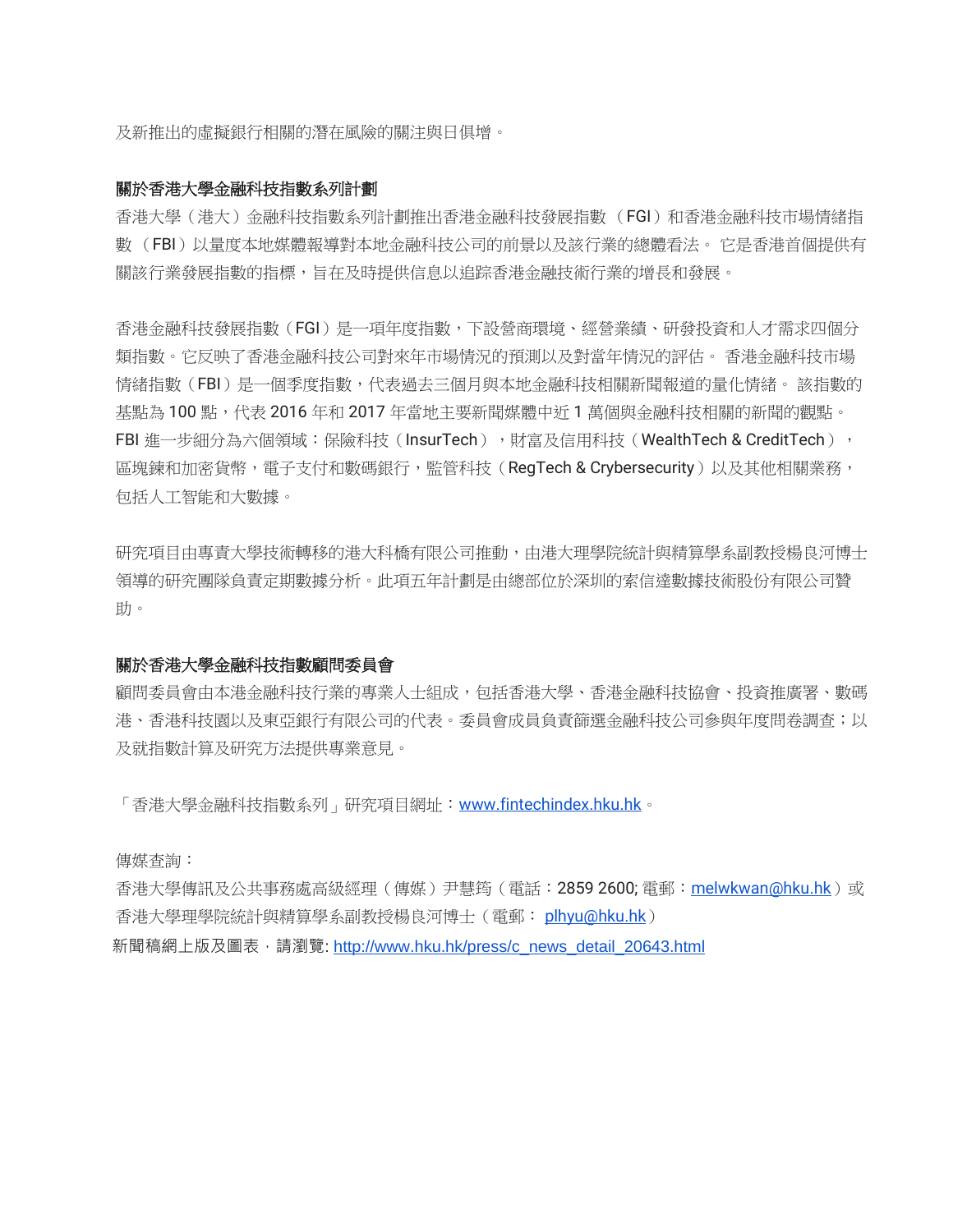# **HKU FinTech Index Series – 2019Q4 HK FinTech Buzz Index declines**

Hong Kong FinTech Buzz Index (FBI) is a quarterly index which represents a quantified sentiment of the local FinTech-related news articles in local Chinese news media.

According to the 2,315 news articles analysed in the past three months, Hong Kong FBI for the last quarter (Q4) of 2019 is 101.3, a drop of 3.2 index points (or 2.99%) from the third quarter of 2019 (104.5 for Q3, 2019), and continuing on a downward trend from the peak in 2019Q2 and back to the level in 2018Q2.

The indices of all six subsectors move downward, with the sub-indices for Insurance Technology and Regulatory Tech & Cybersecurity continue to fall below the base level of 100. The drop in the sub-index of Regulatory Technology & Cybersecurity is mainly due to negative news reports concerning the misuse of e-payment apps and money laundering allegations against a crowdfunding platform in Hong Kong.

| Period   | <b>InsurTech</b> | WealthTech<br>CreditTech | Blockchain &<br>Cryptocurrency | Payment &<br>Digital<br><b>Banking</b> | RegTech &<br>Cybersecurity | <b>Supporters</b><br>& Others |
|----------|------------------|--------------------------|--------------------------------|----------------------------------------|----------------------------|-------------------------------|
| Q1, 2019 | 104.8            | 104.9                    | 104.0                          | 105.0                                  | 91.5                       | 106.1                         |
| Q2, 2019 | 106.0            | 107.7                    | 108.7                          | 105.4                                  | 73.2                       | 109.6                         |
| Q3, 2019 | 99.2             | 104.6                    | 105.3                          | 109.3                                  | 90.9                       | 106.5                         |
| Q4, 2019 | 98.9             | 100.8                    | 103.7                          | 106.4                                  | 79.9                       | 104.1                         |

The reasons underlying the drop in FBI are complicated. Since Hong Kong has experienced a prolonged period of social unrest and political instability, people's view of the whole industry including the FinTech market may have turned negative in general. The news articles also reflect an increasing level of concerns of the general public about cybersecurity as well as possible risks associated with the newly launched virtual banks.

# **About the HKU FinTech Index Series Project**

The HKU FinTech Index Series Project introduces the Hong Kong FinTech Growth Index (FGI) and the Hong Kong FinTech Buzz Index (FBI) to gauge local FinTech companies' outlook on the industry and the general sentiment on the sector as reported by local press. It is the first in the region to provide index indicators on the development of the sector, with an aim to provide information in a timely manner to track the growth and development of the financial technology industry in Hong Kong.

FGI is a yearly index with four sub-indices on Business Environment, Business Performance, Investment on R&D and Demand on Talent. It reflects Hong Kong FinTech sector's forecast of the market situation in the coming year and an assessment of the situation in the current year. FBI is a quarterly index representing a quantified sentiment of the local FinTech-related news articles in Chinese in the past three